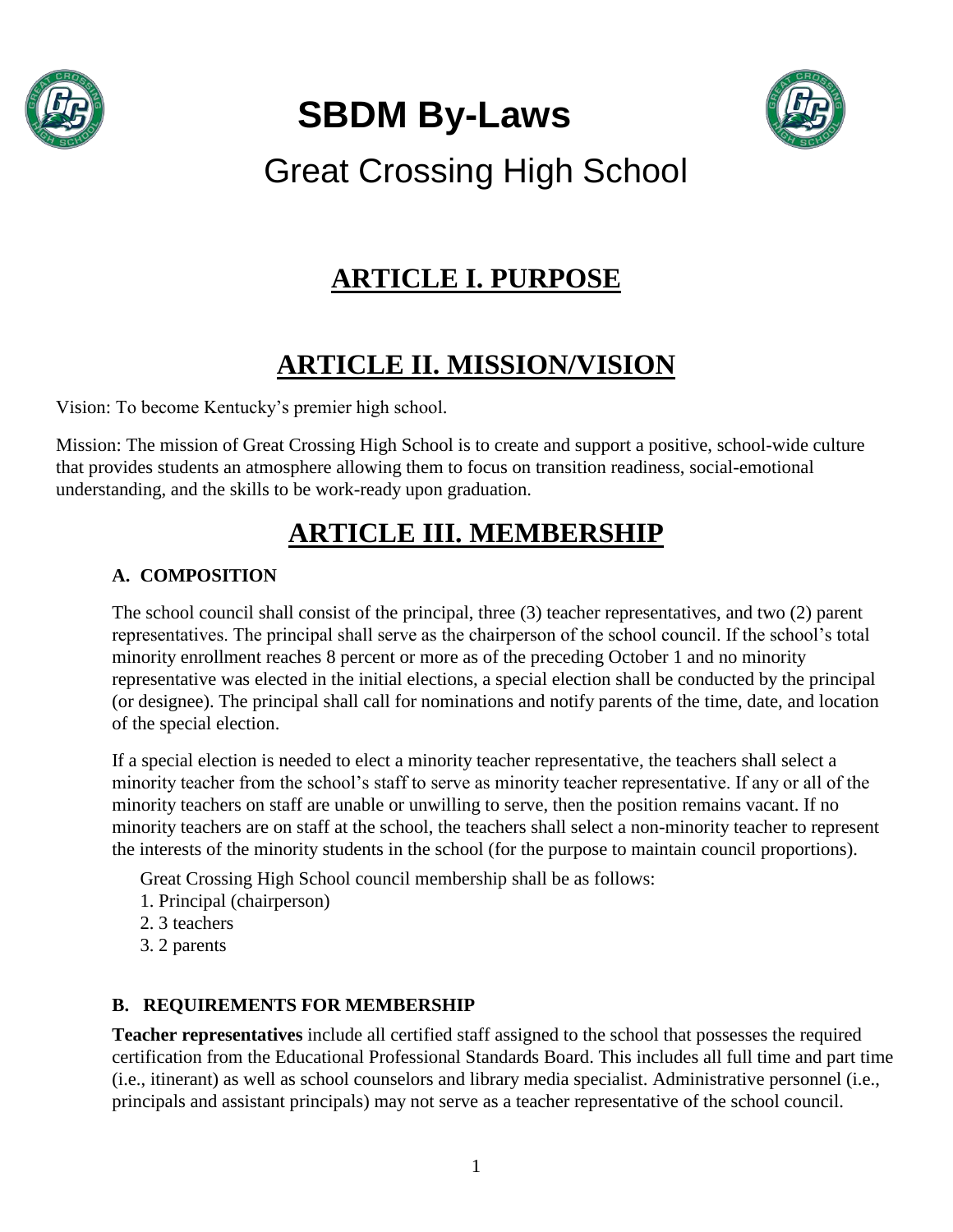**Parent representatives** include any parent (i.e., biological parent, stepparent, foster parent and/or any person with legal custody of a student pursuant to court order and with whom the student resides) who has a child enrolled in the school during the term of service on the school council. Parents who are nominated for parent representative on the school council and/or who wish to vote in school council elections must have a child "preregistered to attend" the school for next year. Parent council members cannot be employed in or be related to someone who is employed in the school or in the district administrative offices or local board members and their spouses.

**Anyone** who has a business interest in the school as designated by KRS 45A.340 may not serve on the school council.

**All school council representatives** are required to complete annual training. New school council representatives (i.e., those with less than one year of service) must complete six (6) hours of training on the process and implementation of SBDM from a Kentucky Department of Education endorsed trainer. Experienced members (i.e., those with more than one year of service) must complete three (3) hours of training.

### **C. ELECTIONS**

**Parent representatives** conduct their own elections. Annual elections shall be conducted each May by the school's largest parent organization. Parents shall determine the procedures for their parent elections. The process that teachers may use to elect their representatives may address the following areas: nomination; preparation of ballot; elections; and absentee ballots. A representative of the parent organization shall notify the principal in writing of the two parents elected within 24 hours of the final vote, and shall deliver all election materials, including the written procedures, to the principal the next business day after the election.

**Teacher representatives** conduct their own elections. Annual elections shall be conducted each May for the purpose of electing three teacher council members. Teachers shall determine the procedures for their teacher elections. The process that teachers may use to elect their representatives may address the following areas: nomination; preparation of ballot; elections; and absentee ballots. A representative of the teachers shall notify the principal in writing of the three teachers elected within 24 hours of the final vote, and shall deliver all election materials, including the written procedures, to the principal the next business day after the election. School council representatives can serve an unlimited number of terms as long as they continue to meet the eligibility requirements and are elected annually by their constituency.

### **D. REMOVAL OF MEMBERS**

The Kentucky Commissioner of Education may recommend removal of a school council member whom he has reason to believe is guilty of immorality, misconduct in office, incompetence, willful neglect of duty, or nonfeasance. A member of a school council may be removed from the school council for cause, after an opportunity for hearing before the Scott County School District Board of Education, by a vote of 4/5 of the membership of the board of education, after the recommendation of the commissioner of education pursuant to KRS 156.132. Written notices setting out the charges for removal shall be included in the minutes of the board and given to the member of the school council.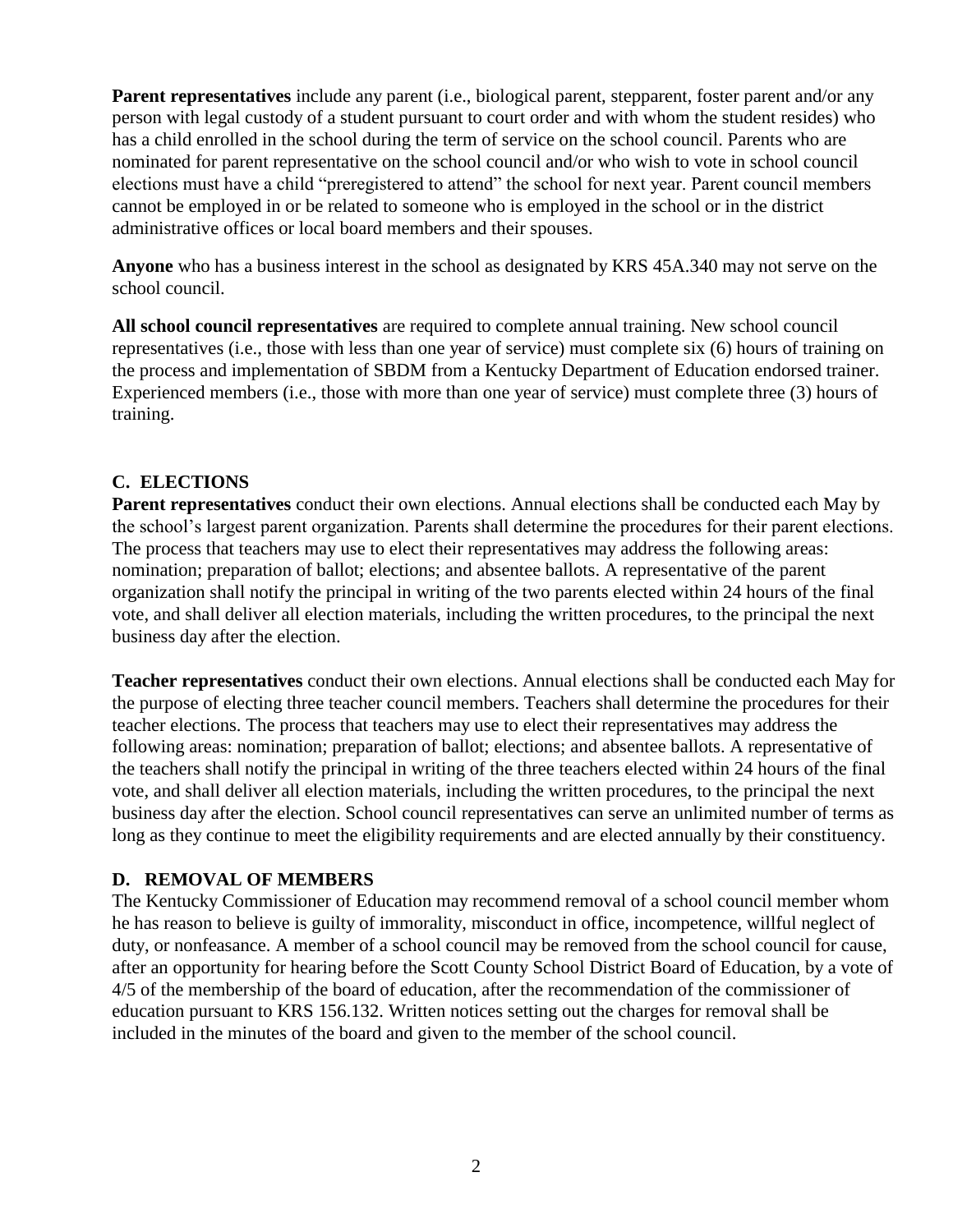### **E. FILLING VACANCIES**

If a member of the school council resigns or is removed from office, another member shall be elected within two months of the vacancy. The person elected in the special election shall serve the remainder of the term until June 30, and be eligible for re-election. However, if the teacher or parent election for the upcoming term has been completed, the respective constituency group (i.e., teacher or parents) may determine if the vacancy will be filled or will remain vacant until the end of the term.

### **F. TERMS OF OFFICE**

The terms of parent and teacher members shall begin on July 1 and end on June 30. Between the date of the elections and July 1, members-elect are expected to attend all council meetings.

## **ARTICLE IV. DUTIES OF OFFICERS AND COUNCIL MEMBERS**

#### **A. ELECTION OF OFFICERS**

Officers shall include Chair, Vice Chair, and Secretary. The vice chair of the school council shall be elected each August by council members and shall serve for one year. If a vice chair resigns his or her position, the school council shall conduct a vote at that meeting to fill the position with another council member.

#### **B. CHAIR**

The principal shall be the chairperson of the school council. Duties of the chair include the following:

- 1. Conducting school council meetings;
- 2. Organizing and maintaining council records by maintaining minutes of meetings and
- forwarding a copy to the district SBDM Coordinator after approval by the school council;
- 3. Stating when a consensus is present for the record;
- 4. Coordinating standing and ad hoc committees and monitoring committee progress; and
- 5. Maintaining a file of all correspondence addressed to the school council.

### **C. VICE-CHAIR**

Duties of the vice-chair shall include presiding over council meetings in the absence of the chair.

### **D. SECRETARY**

A school council secretary shall be appointed by the principal to keep minutes of all council meetings.

### **E. SCHOOL COUNCIL MEMBERS**

Duties of council members include the following:

- 1. Adhering to the mission, philosophy, and goals of Great Crossing High School;
- 2. Attending all school council meetings;
- 3. Encouraging and requesting opinions from their constituencies; and
- 4. Supporting, promoting, and communicating school council decisions.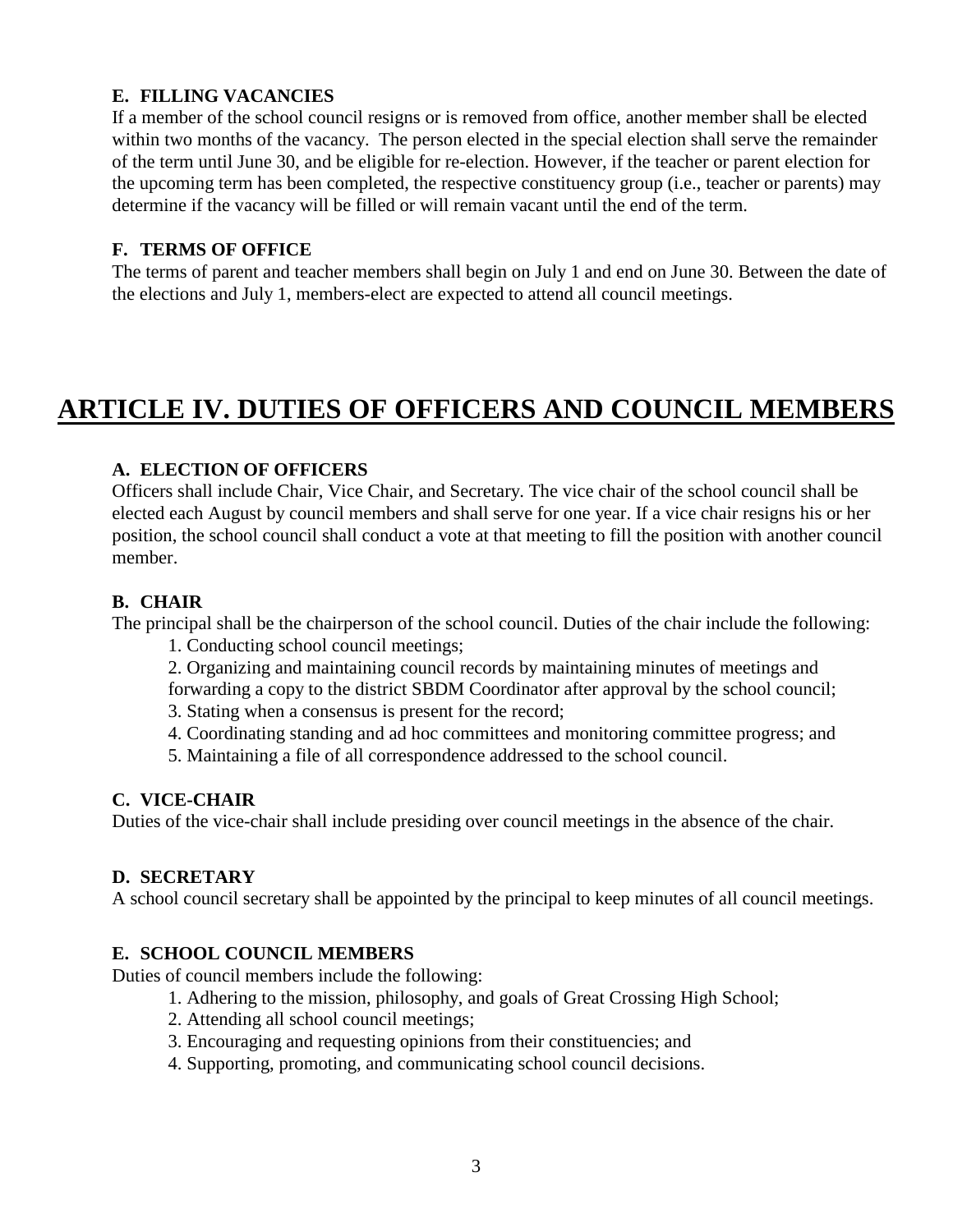# **ARTICLE V. COMMITTEES**

### **A. PURPOSE**

Standing and ad hoc committees are established to gain input from all stakeholders including certified and classified staff, parents, students, and community members. Standing and ad hoc committees shall serve as a school council resource for gathering data and information and making recommendations to the school council.

### **B. APPOINTMENT OF COMMITTEES**

Standing school council committees and ad hoc committees can be formed and dissolved by the school council as needed.

### **C. DECISION MAKING**

Committee decisions shall be made by consensus. In the event that consensus is not reached, the issue will be brought to the school council for final decision.

### **D. DUTIES**

School council committees shall carry out tasks assigned to them by the school council. Committees may decide to bring issues of concern or interest to the school council. Committees may research issues, gather schoolwide input, or prepare revise or prepare drafts of school council policies.

## **E. MEETINGS**

Each school council committee shall choose the time, place, and schedule for their committee meetings. Committees must comply with all provisions of the Open Meetings and Open Records laws. Committees will follow the record keeping procedures used by the school council.

## **ARTICLE VI. SCHEDULE OF MEETINGS**

### **A. REGULAR MEETINGS**

The SBDM regular monthly meetings of the GCHS SBDM Council shall be determined and agreed upon by members at the first meeting of the school year. School council meetings shall be open to the public unless there is business discussed that requires the school council to move into closed session. Regular monthly meetings will be held at GCHS in the media center on the second floor.

The principal shall post the dates of the school council's regular meeting schedule on the school website after the first meeting of the year. The principal shall notify the GCHS school community 3 days in advance of each school council meeting during the morning announcements, to include the time, place and agenda items. The principal shall notify the school community by notice posted on the school website at least three days in advance of the meeting.

In the case of inclement weather where the school district is closed the day of the regular school council meeting, the principal shall determine whether or not to cancel and/or reschedule the school council meeting. The principal must make this determination by noon (12:00 p.m.) and inform all school council members, the district SBDM Coordinator and the media. If the meeting is rescheduled, the principal shall follow all of the guidelines of calling a special meeting.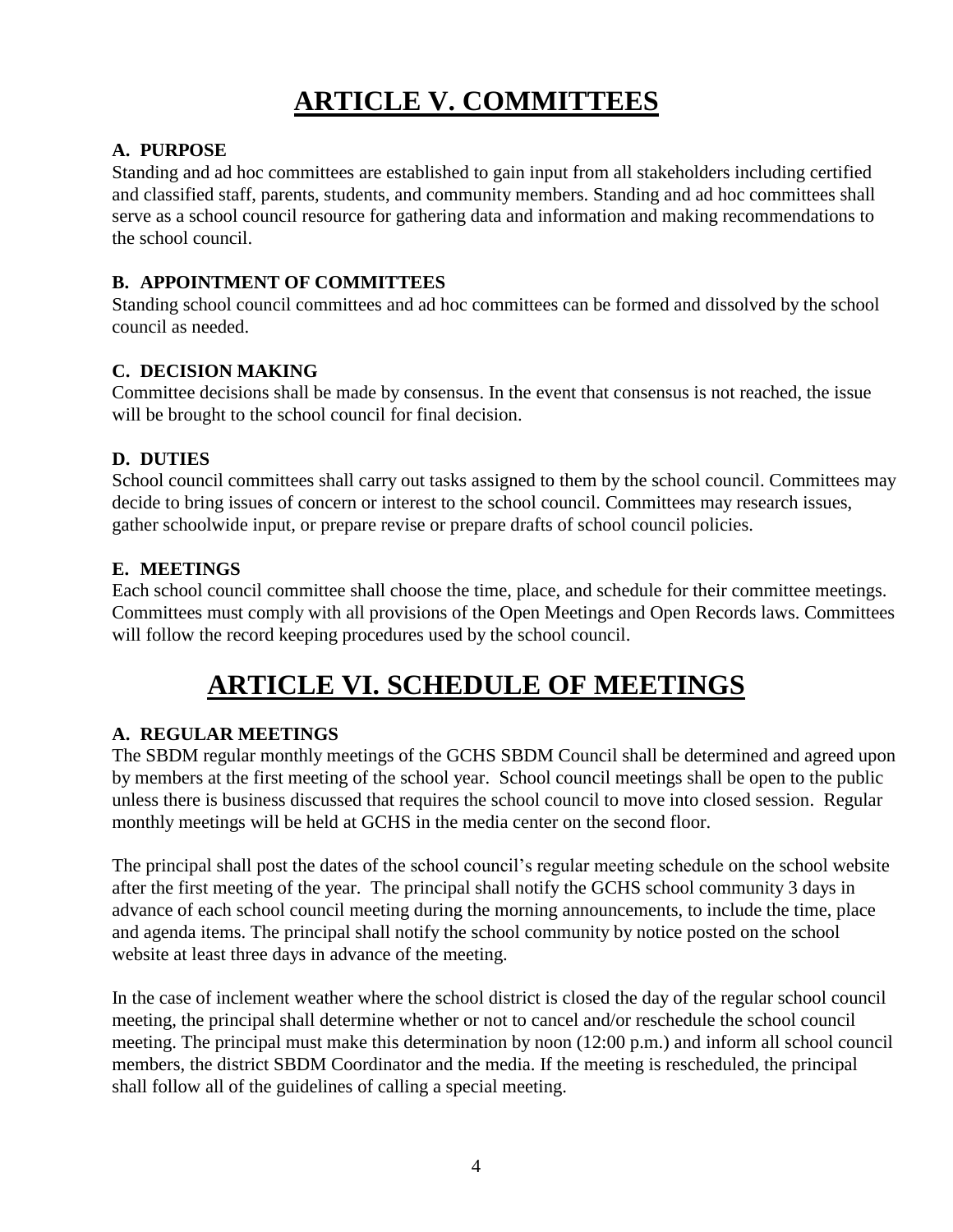### **B. SPECIAL MEETINGS**

If needed, the chairperson or a majority of the school council members may call a special meeting. The following steps must be completed when a special meeting is called:

- **1. Written Notice:** The chairperson shall prepare and sign a written notice that states the date, time, and place of the special meeting and the agenda for each meeting.
- **2. Delivery of Notice:** The chairperson shall arrange for the notice to be delivered to each school council member and to any media organization that has requested notice of the school council meetings. The delivery can be by hand, FAX machine, mail or email if requested. The meeting notice must be received by the members at least twenty-four hours prior to the time of the meeting.
- **3. Posting of Notice:** The notice for the special meeting shall be posted by the chairperson on the front doors of the building at least 24 hours prior to the time of the meeting.

In addition to these requirements, the principal shall communicate to teachers the time and the reason for the special called meeting during announcements at least 24 hours prior to the meeting.

# **ARTICLE VII – CONDUCT OF MEETINGS**

## **A. QUORUM**

A quorum is defined as a time when a majority of the school council members are present. No school council business shall be discussed or conducted unless a quorum of school council members is present.

### **B. ATTENDANCE AT MEETINGS**

School council meetings are open to the public and all interested persons can attend, except for those portions that are conducted as closed session.

### **C. CLOSED SESSIONS**

By definition a closed session of a regular or special meeting of the school council occurs when the school council members' discussions are not made public. The school council may meet in closed session for the following reasons: (1) to discuss proposed or pending litigation; (2) to discuss candidates for a personnel vacancies and/or consultation in filling vacancies; or (3) to discuss items where state or federal law specifically requires privacy. Before a closed session can be conducted, the following steps must be taken:

1. notice given in open session for the need of a closed session discussion, stating the reason(s);

2. a motion, second and council vote (e.g., saying "yes");

During the closed session, only the business stated in the announcement can be discussed with no action taken. Details discussed in closed session shall not be discussed outside the closed session. After full discussion of the issue in closed session, the council must return to open session where it may take any official action on the matter. Any actions taken must be recorded in council minutes.

### **D. AGENDA**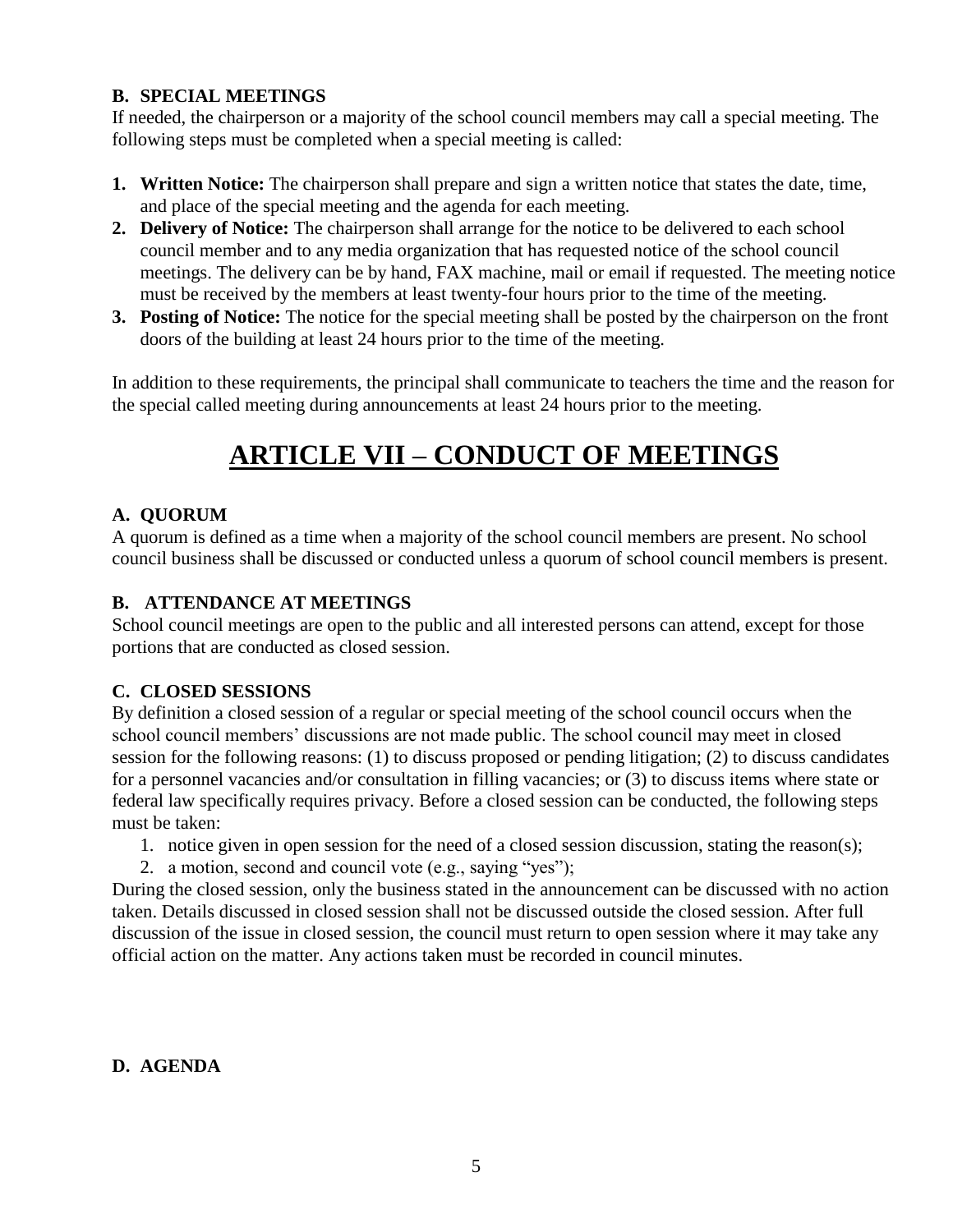The chairperson shall prepare an agenda for each council meeting, including items submitted in writing for inclusion by the public, staff, parents, other school council members. The chairperson may declare any item received as not within school council authority.

Each agenda shall include the following items:

- 1. Review and approval of previous meeting minutes;
- 2. An opportunity for public comment;
- 3. Update on student learning
- 4. Report on budget expenditures

### **E. DISCUSSION OF AGENDA ITEMS**

The school council shall discuss each agenda item before a decision is made. Each school council member shall be given an opportunity to express his or her opinion on the item. Other persons attending the meeting may be recognized by the chairperson and may address the school council as the chair calls upon them to speak. Any agenda item may be referred to a standing or ad hoc committee for further study as deemed necessary by the school council.

For public comment, the chair may require a sign-in sheet, and set limits on the number of persons who will speak to the issue and a time limit for each.

### **F. DECISION MAKING PROCESS**

Unless otherwise specified by these bylaws, the school council shall use parliamentary procedures as specified by Robert's Rules of Order. All business and decisions of the school council will relate to the school's mission and purpose to improve the instructional program and/or further the goals in the school improvement plan. The school council will make decisions by consensus except as otherwise designated Kentucky statute.

No proposed policy may be approved by the school council at the same meeting at which it was initially proposed for study. Prior to adoption of new policies by the Great Crossing High School SBDM Council, potential new policies will be reviewed by the Scott County district SBDM coordinator to ensure compliance with the Scott County School's board policy and Kentucky State law.

## **ARTICLE VIII – MINUTES AND OTHER COUNCIL RECORDS**

### **A. MINUTES KEPT AND APPROVED**

Minutes shall be kept by the designee at each school council/committee meeting. The minutes shall reflect an accurate record of actions and votes taken at a school council and/or committee meeting. Minutes shall show the words of the motion or suggestion of consensus, and the majority vote or unanimous support.

If the action taken was the adoption of a policy, the entire text of the policy shall be attached to the copy of the minutes kept on file in the library for public inspection and filed in the school council's policy manual. The minutes of the school council shall not be official until they are reviewed and approved by the school council. The minutes shall be open to public inspection immediately after they are approved. A preliminary copy of the minutes for all school council meetings will be emailed to certified and classified staff within one week of the adjournment of the meeting. The principal will forward an official